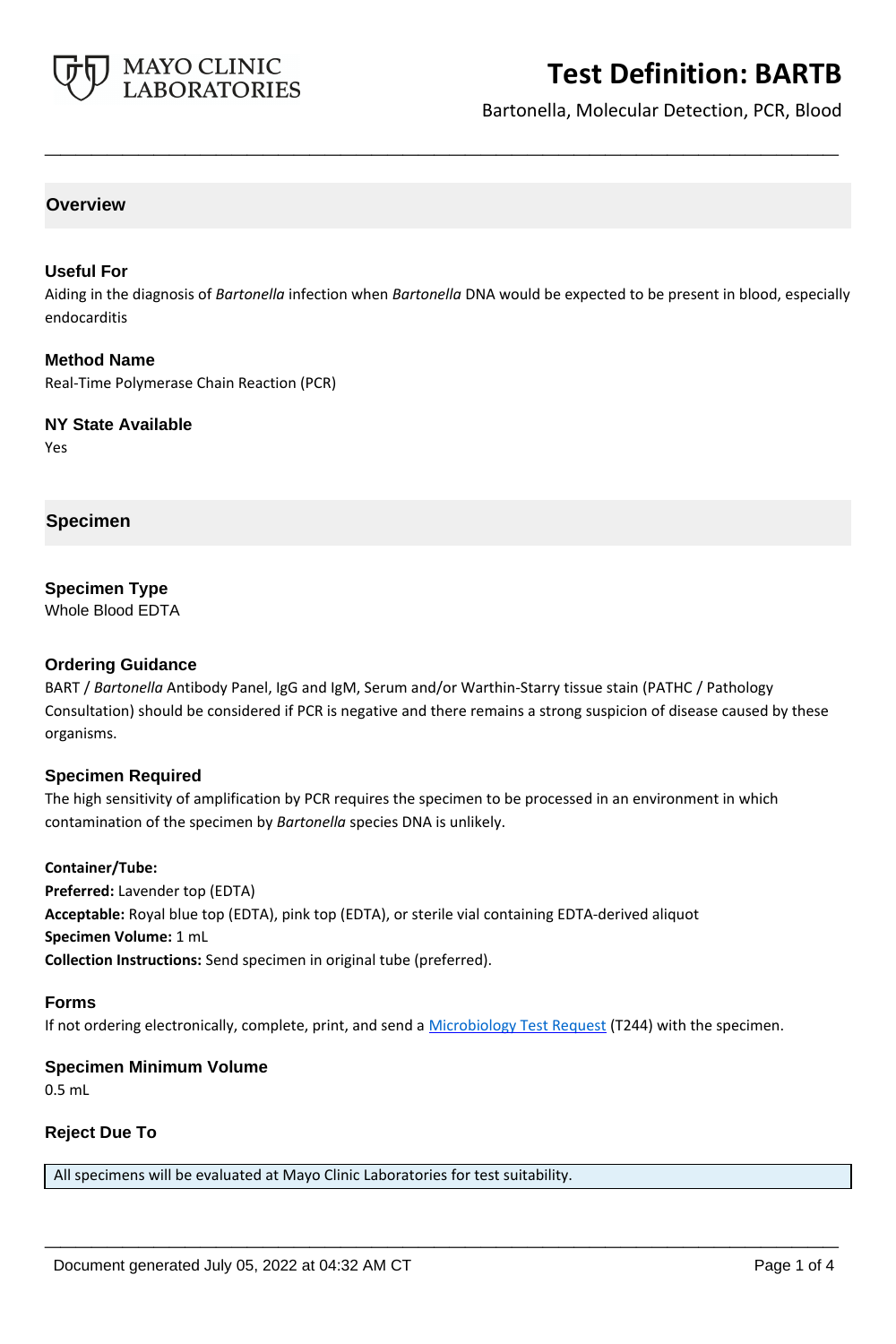

Bartonella, Molecular Detection, PCR, Blood

## **Specimen Stability Information**

| <b>Specimen Type</b> | <b>Temperature</b>       | <b>Time</b>       | <b>Special Container</b> |
|----------------------|--------------------------|-------------------|--------------------------|
| Whole Blood EDTA     | Refrigerated (preferred) | <sup>7</sup> days |                          |
|                      | Ambient                  | 7 days            |                          |
|                      | Frozen                   | ' days'           |                          |

**\_\_\_\_\_\_\_\_\_\_\_\_\_\_\_\_\_\_\_\_\_\_\_\_\_\_\_\_\_\_\_\_\_\_\_\_\_\_\_\_\_\_\_\_\_\_\_\_\_\_\_**

# **Clinical & Interpretive**

## **Clinical Information**

*Bartonella henselae* and *B quintana* are small, pleomorphic, gram-negative bacilli that are difficult to isolate by culture due to their fastidious growth requirements. *B henselae* has been associated with cat scratch disease, bacillary angiomatosis, peliosis hepatitis, and endocarditis. *B quintana* has been associated with trench fever, bacillary angiomatosis, and endocarditis.

The diagnosis of *Bartonella* infection has traditionally been made by Warthin-Starry staining of infected tissue and serology. However, these methods may be nonspecific or falsely negative, especially in the early stages of disease.

Evaluation of infected tissue or blood using PCR has been shown to be an effective tool for diagnosing *Bartonella* infection. Mayo Clinic Laboratories has developed a real-time PCR test that permits rapid identification of *Bartonella* species. The assay targets a unique sequence of the citrate synthase (*gltA)* gene present in *Bartonella* species.

## **Reference Values**

Not applicable

## **Interpretation**

A positive result indicates the presence of *Bartonella* species DNA.

A negative result indicates the absence of detectable *Bartonella* DNA, but does not negate the presence of the organism and may occur due to inhibition of PCR, sequence variability underlying primers or probes, or the presence of *Bartonella*  DNA in quantities less than the limit of detection of the assay.

## **Cautions**

This test does not differentiate between *Bartonella henselae* and *B quintana*.

Test results should be used as an aid in diagnosis. The single assay should not be used as the only criteria to form a clinical conclusion, but results should be correlated with patient symptoms and clinical presentation. A negative result does not negate the presence of the organism or active disease.

## **Clinical Reference**

1. Karem KL, Paddock CD, Regnery RL: *Bartonella henselae*, *B quintana*, and *B bacilliformis*: historical pathogens of emerging significance. Microbes Infect 2000 August;2(10):1193-1205

- 2. Agan BK, Dolan MJ: Laboratory diagnosis of Bartonella infections. Clin Lab Med 2002 December;22(4):937-962
- 3. Maguina C, Gotuzzo E: Bartonellosis. New and old. Infect Dis Clin North Am 2000 March;14(1):1-22
- 4. Vikram HR, Bacani AK, Devaleria PA, et al: Bivalvular *Bartonella henselae* prosthetic valve endocarditis. J Clin Microbiol

**\_\_\_\_\_\_\_\_\_\_\_\_\_\_\_\_\_\_\_\_\_\_\_\_\_\_\_\_\_\_\_\_\_\_\_\_\_\_\_\_\_\_\_\_\_\_\_\_\_\_\_**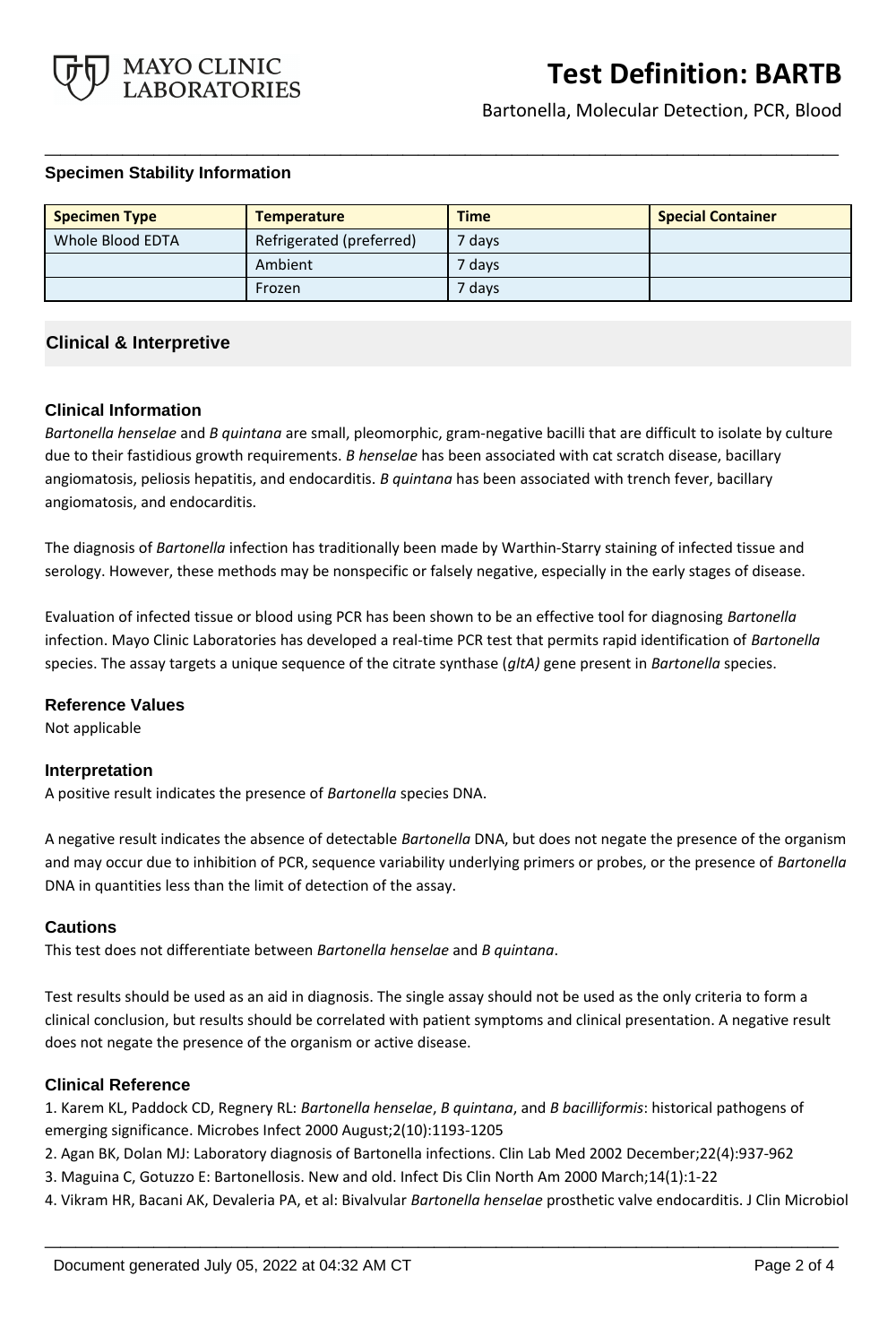

# **Test Definition: BARTB**

Bartonella, Molecular Detection, PCR, Blood

#### 2007 December;45(12):4081-4084

5. Lin EY, Tsigrelis C, Baddour LM, et al: Candidatus Bartonella mayotimonensis and endocarditis. Emerg Infect Dis 2010 Mar;16(3):500-503

**\_\_\_\_\_\_\_\_\_\_\_\_\_\_\_\_\_\_\_\_\_\_\_\_\_\_\_\_\_\_\_\_\_\_\_\_\_\_\_\_\_\_\_\_\_\_\_\_\_\_\_**

# **Performance**

## **Method Description**

Bacterial nucleic acid is extracted from the specimen using the automated MagNA Pure instrument. The purified DNA is placed on the LightCycler instrument, which amplifies and monitors by fluorescence the development of target nucleic sequences after each PCR cycle. A specific target sequence from *Bartonella* species is amplified and the resulting segment is detected using specific hybridization probes. Detection of the bartonella target is performed through melting curve analysis using the LightCycler software.(Cockerill FR, Uhl JR: Applications and challenges of real-time PCR for the clinical microbiology laboratory. In Rapid Cycle Real-Time PCR Methods and Applications. Edited by U Reischl, C Wittwer, F Cockerill. Berlin, Germany, Springer-Verlag, 2002 pp 3-27;Dumler JS, Carroll KC, Patel R: *Bartonella*, In Manual of Clinical Microbiology. 12th edition. Edited by K Carroll, M Pfaller. Washington DC, ASM Press, 2019, pp 893-904)

**PDF Report** No

**Day(s) Performed** Monday, Wednesday, Friday

**Report Available** 2 to 7 days

**Specimen Retention Time** 1 week

**Performing Laboratory Location** Rochester

# **Fees & Codes**

#### **Fees**

- Authorized users can sign in to [Test Prices](https://www.mayocliniclabs.com/customer-service/client-price-lookup/index.html?unit_code=BARTB) for detailed fee information.
- Clients without access to Test Prices can contact [Customer Service](http://www.mayocliniclabs.com/customer-service/contacts.html) 24 hours a day, seven days a week.
- Prospective clients should contact their Regional Manager. For assistance, contact [Customer Service.](http://www.mayocliniclabs.com/customer-service/contacts.html)

#### **Test Classification**

This test was developed, and its performance characteristics determined by Mayo Clinic in a manner consistent with CLIA requirements. This test has not been cleared or approved by the US Food and Drug Administration.

**\_\_\_\_\_\_\_\_\_\_\_\_\_\_\_\_\_\_\_\_\_\_\_\_\_\_\_\_\_\_\_\_\_\_\_\_\_\_\_\_\_\_\_\_\_\_\_\_\_\_\_**